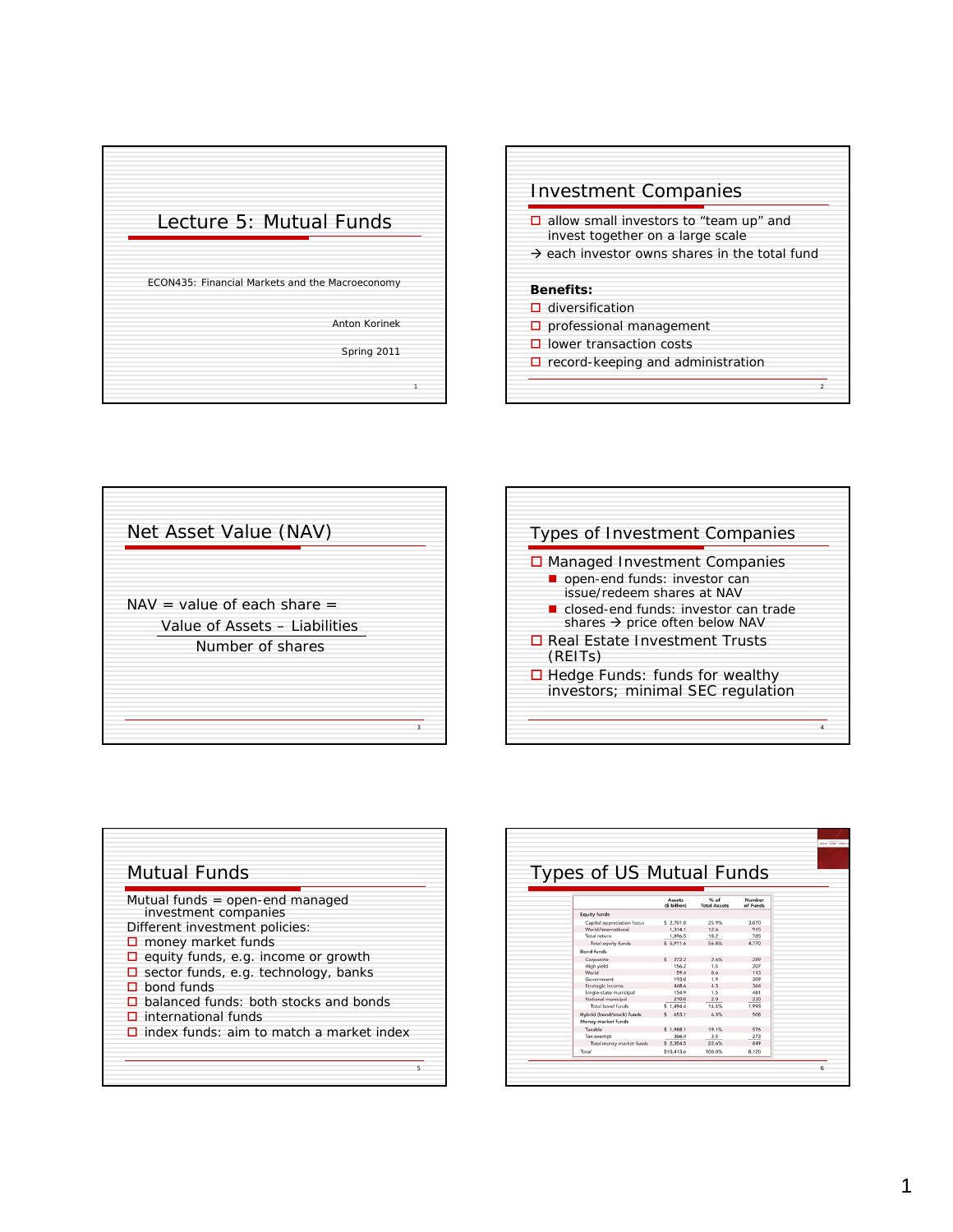

|                                                                                                                                                                                                                                                                             | <b>Cumulative Proceeds</b> |                            |                  |  |
|-----------------------------------------------------------------------------------------------------------------------------------------------------------------------------------------------------------------------------------------------------------------------------|----------------------------|----------------------------|------------------|--|
|                                                                                                                                                                                                                                                                             |                            | (All Dividends Reinvested) |                  |  |
|                                                                                                                                                                                                                                                                             | Fund A                     | Fund B                     | Fund C           |  |
| Initial investment*                                                                                                                                                                                                                                                         | \$10,000                   | \$10,000                   | \$9,200          |  |
| 5 years                                                                                                                                                                                                                                                                     | 17.234<br>29.699           | 16.474<br>27.141           | 15,502<br>26.123 |  |
| 10 years<br>15 years                                                                                                                                                                                                                                                        | 51,183                     | 44,713                     | 44,018           |  |
| 20 years                                                                                                                                                                                                                                                                    | 88,206                     | 73,662                     | 74,173           |  |
| *After front-end load, if any,<br>Notes:<br>1. Fund A is no-load with .5% expense ratio.<br>2. Fund B is no-load with 1.5% expense ratio.<br>3. Fund C has an 8% load on purchases and a 1% expense ratio.<br>4. Gross return on all funds is 12% per year before expenses. |                            |                            |                  |  |



| Exchange Trade Funds (ETFs)                 |
|---------------------------------------------|
| ETFs are traded on exchange like stocks     |
| Advantages:                                 |
| $\Box$ lower costs                          |
| $\Box$ trade continuously                   |
| $\Box$ can be bought on margin              |
| $\rightarrow$ ETFs have become very popular |
| 10                                          |

| <b>Examples of ETFs</b>          |                                                                |                                                         |  |  |  |
|----------------------------------|----------------------------------------------------------------|---------------------------------------------------------|--|--|--|
|                                  |                                                                |                                                         |  |  |  |
|                                  |                                                                |                                                         |  |  |  |
| A. ETF Sponsors                  |                                                                |                                                         |  |  |  |
| Sponsor                          | <b>Product Name</b>                                            |                                                         |  |  |  |
| <b>Barclays Global Investors</b> | <b>LShares</b>                                                 |                                                         |  |  |  |
| Merrill Lynch                    |                                                                | HOLDRS (Holding Company Depository Receipts: "Holders") |  |  |  |
| StateStreet/Merrill Lynch        | Select Sector SPDRs (S&P Depository Receipts: "Spiders")       |                                                         |  |  |  |
| Vanguard                         | VIPER (Vanguard Index Participation Equity Receipts: "Vipers") |                                                         |  |  |  |
| <b>B. Sample of ETF Products</b> |                                                                |                                                         |  |  |  |
| Name                             | Ticker                                                         | <b>Index Tracked</b>                                    |  |  |  |
| Broad U.S. indexes               |                                                                |                                                         |  |  |  |
| Spiders                          | SPY                                                            | <b>S&amp;P 500</b>                                      |  |  |  |
| <b>Diamonds</b>                  | DIA                                                            | Dow Jones Industrials                                   |  |  |  |
| Cubes                            | 0000                                                           | NASDAO 100                                              |  |  |  |
| Shares Russell 2000              | <b>IWM</b>                                                     | Russell 2000                                            |  |  |  |
| <b>Total Stock Market VIPERS</b> | VTI                                                            | Wilshire 5000                                           |  |  |  |
| <b>Industry indexes</b>          |                                                                |                                                         |  |  |  |
| <b>Energy Select Spider</b>      | XLE                                                            | S&P 500 energy companies                                |  |  |  |
| iShares Energy Sector            | <b>IYE</b>                                                     | Dow Jones energy companies                              |  |  |  |
| <b>Financial Sector Spider</b>   | <b>XLF</b>                                                     | S&P 500 financial companies                             |  |  |  |
| <b>Shares Financial Sector</b>   | <b>IYF</b>                                                     | Dow Jones financial companies                           |  |  |  |
| International indexes            |                                                                |                                                         |  |  |  |
| <b>WEBS United Kingdom</b>       | <b>EWU</b>                                                     | MCSLU.K. Index                                          |  |  |  |
| <b>WEBS France</b>               | <b>EWQ</b>                                                     | <b>MCSI France Index</b>                                |  |  |  |
| <b>WEBS Japan</b>                | <b>EWJ</b>                                                     | MCSI Japan Index                                        |  |  |  |
|                                  |                                                                |                                                         |  |  |  |